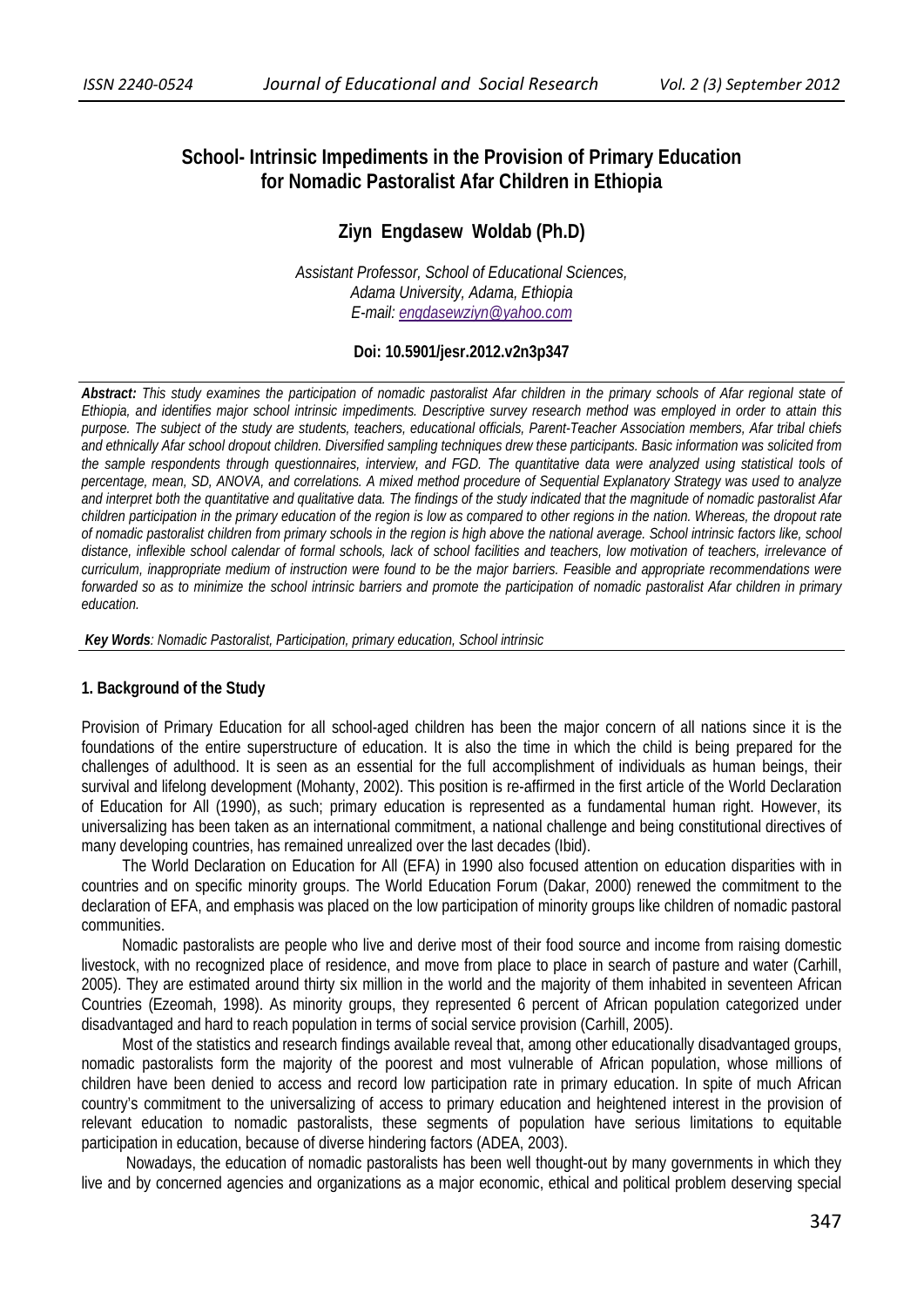attention (Ezeomah, 1995).These endeavours are linked to the conceptions of education as fundamental human rights of citizen of a country and an essential for the full accomplishment of individuals as human beings, their survival and lifelong development (Kratli, 2000). Education serves them, as a springboard for social and economic changes.

Moreover, education regarded as an indispensable part of nation building. As a parcel of the modernization approach, it has to do with altering pastoralists' conservative ways of life and acquaint them with knowledge and skills, which can transform them socially, economically and politically. It equips pastoral nomads against impoverishment and ultimately to eradicate poverty by opening access to alternative livelihood options. It is an appropriate media for changing pastoral nomads' perception and value system to integrate them in to a broader socio-economic and political context and to take advantage of technology and information in this era of globalization (Godia, 2006).

Ethiopia is an ancient nation, formerly called 'Abyssinia. It is a country of earliest civilization, located in the North-Eastern Part of Africa, popularly known as the Horn of Africa. Modern formal education, in the sense of an education directed to contemporary life, was introduced in Ethiopian around the end of 19thC and beginning of 20thC. Western missionaries introduced it in Ethiopia mainly from Britain, France, Italy, US, and Egypt.

Today, the country is signatory of both the Education for All (EFA) and millennium declaration called, Millennium Development Goal (MDG), in which achieving universal primary education or "*ensuring that all boys and girls complete a full course of primary schooling"*, is the second of its goals. In the same vein, the first objective of the education sector strategy of Ethiopia, is "*to provide good quality primary education with an ultimate aim of achieving universal primary education over a period of 20 years*" as a means to attain Education for All and MDG.

In Ethiopia, the pastoral nomads' people are found nearly all low lands on the periphery of the country. They are about 12 million in number covering about 65 percent of the total area of the nation. Documentary analysis in Ethiopia holds that parts of the nation inhabited by population groups, whose main economic activity is livestock husbandry, are economically, politically and socially marginal. At the same time, however, it is believed that the area occupied by pastoralists are said to be rich, endowed in natural resources yet to be exploited and to be put at the service of the pastoral communities and the country as a whole (Ayalew, 1998, Yacob, 1995).

Contemporarily, it is well recognized by educational planners in Ethiopia that primary education is the most substantive and critical input for inculcation of a problem solver citizen. The country made a commitment to the goal of Education for All and MDG by striving to meet the basic learning needs of her population through the provision of primary education for all school-aged children.

The country has also respected to the values of equality, particularly equality of educational opportunity to all, irrespective of distinctions of sex, race, tribe and nationalities. In order to translate this lofty principle in to reality, the government has introduced a national education and training policy in 1994.

The policy provided for a new structure, decentralized management, localized curriculum and the use of local languages as a medium of instruction at primary education. An Education Sector Development Program with the ultimate goal of achieving universal primary education by the year 2015 was also adapted.

Despite the remarkable expansion of primary education and tremendous gain in enrolment in the last two decades, a very large number of school-aged children in Ethiopia continue to be out of school. The gross enrolment of primary level of education increased as compared to the base years of the Education Sector Development Program (ESDP). However, with respect to the pastoral groups, the educational participation is very much agonizing, even from those enrolled children from the indigenous pastoralist ethnic background are only a minority. Moreover, most of those who enrolled do not complete the eight years of education (UNESCO, 2002; MOE, 2011).

 In general, education is not expanding in the pastoralist regions; on the other hand, the schools that have already erected are not being properly utilized. In this regard, the Christian Relief and Development Association in Ethiopia reported that most government formal schools are often empty or abandoned as the education system is not appropriate and pastoralist oriented (CRDA in Car hill, 2005; MOE, 2011). These all clearly indicates that there remains a chasm between the educational development of nomadic pastoral community and the general population of the nation (MOE, 20011).

 Ethiopian pastoralists in general and each pastoral nomadic group in particular, have not yet received the attention of educational researchers. Their peculiar educational needs and challenges are not systematically examined; perhaps no regressive study is available so far, which reveal the major constraints that hinder the educational participation of children of each pastoral group in the nation.

 In the case of nomadic pastoral Afars, though a number of anthropological studies have been carried out our understanding of the status of nomadic pastoral Afar children participation in education and many of the hindering factors remains incomplete. There is also a lack of awareness on general hindering factors of pastoralist Afar children participation in primary education and the specific school intrinsic barriers. Hence, to commit to investigate the constraints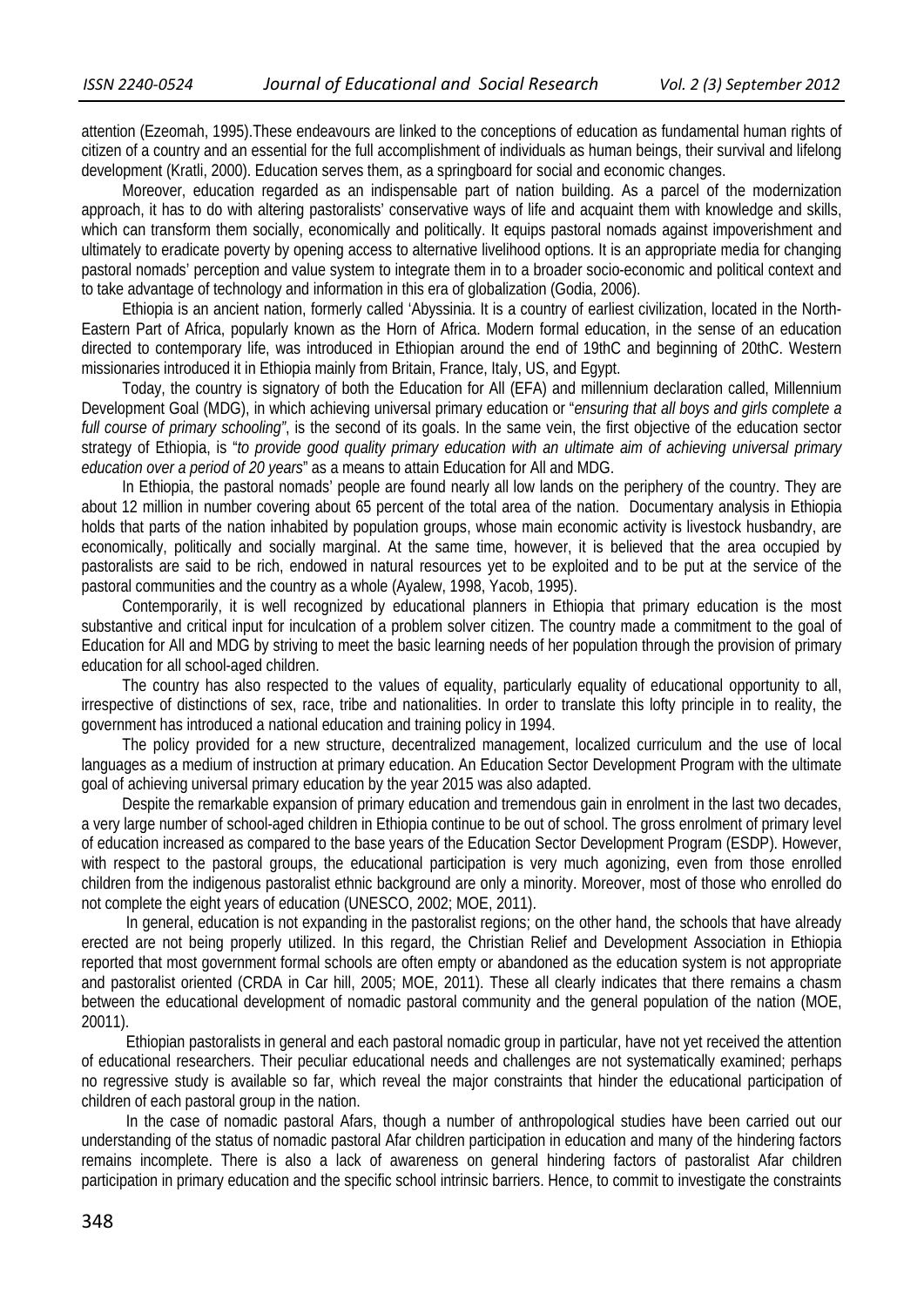and develop some insight in to the alternative mode of delivery of primary education for nomadic pastoral Afars children is a serious undertaking to attain Education for All in general and Universalizing of Primary Education in particular. Hence, in the course of the study, the following basic questions were addressed as a guide for treating the problem.

- What is the status of nomadic pastoralist Afar children participation in the primary education of the area?
- What school-intrinsic constraints hinder their educational participation?
- To what extent school- intrinsic factors affect their educational participation?
- What strategies should be designed to minimise school intrinsic constraints so as to promote their participation in primary education?

### **2. Objectives of the Study**

The objectives of this study are:

- To assess the present status of nomadic pastoral Afar children participation in the primary schools of the region.
- To examine the major school intrinsic constraints which, hinders pastoral Afar children participation in primary education?
- To investigate the extent of influence of school intrinsic constraints in the participation of pastoral Afar children in primary education.
- To review and analyse the intervention strategies to minimise school intrinsic constraints

### **3. Research Design and Methodology**

### *3.1. Research Design*

In this study, descriptive survey method was employed with the assumption that it could help to identify the major school intrinsic challenges and alternative intervention approaches. It was also mainly quantitative and substantiated with qualitative data from focus group discussion with PTA (Parent Teachers Association) members, and interview with dropouts, and Afar tribal chiefs.

### *3.2 Instruments*

Different instruments of data collection were used to maximize the worth of the data used in the study.The quantitative data were gathered through questionnaires. The content validity of the questionnaire is measured by the three point scale measurement procedures developed by C.H.Lawshe (1975).The reliability of the questionnaire was also piloted and yielded a coefficient of Crobbach alpha 0.843.

 A semi-structured Interview guide was also employed to obtain additional information from Afar tribal chiefs, educated Afars and ethnically Afar school dropouts. As Silverman (1994) observed, the semi-structured interview offer a rich source of data, which provides access to how the respondents account for both their troubles and good fortunes. Focus Group Discussion (FGD) guides were used to triangulate and enrich the information by gathering data from PTA (Parent Teacher Association) members. A variety of documentary sources was also reviewed in order to secure relevant data for analysis and to substantiate the validity of the primary data through triangulation.

## **3.3**. **Sample and Sampling**

Afar national regional state recently has an administrative structure, which divided into five zones. Among the five zones, two zones are selected purposefully because of that, nomadic pastoralist Afars predominantly inhabits there (ILCA, 1981). The two zones have five districts each, from which two districts from each zone were taken randomly.

With respect to primary schools, sixteen of them were taken out of 37 schools in the sampled two zones of four districts using simple random sampling. This comprised of 43percent of the total schools operating in the two sampled zones. Regarding student respondents, 413 were randomly taken from the total population of 1068 indigenous Afar students. This has also comprised of 38.5 percent of the total native Afar students in the sampled schools. Moreover, 213(51.9%) of teacher from the population of 410 in the sample schools, and36 (75%) out of 48 of educational officials were taken randomly.

Moreover, two tribal chiefs, who are the chiefs of the majority of the people in the two zones, and dropout students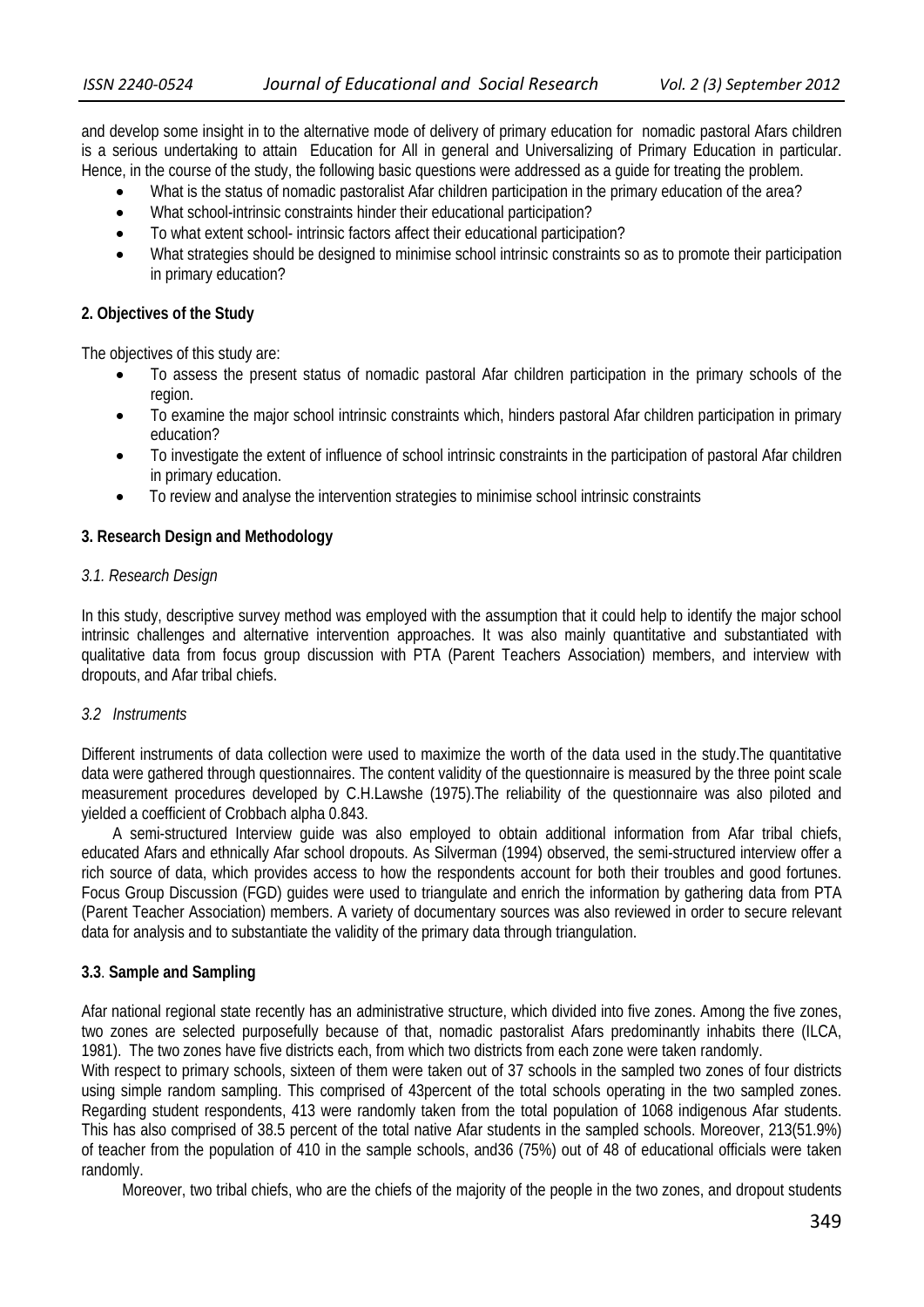from the pastoralist backgrounds, were purposefully selected and involved in the interview session. Moreover, all Parent Teacher Association (PTA) members working in twelve primary schools were purposefully involved in Focus Group Discussions (FGD). As Patton states "the logic and power of purposeful sampling is used to select information rich cases for in depth study". The purposeful sampling enables the researcher to identify information rich sources among the pastoral communities and those working with pastoral communities that are knowledgeable and with vast experiences on nomadic pastoralism (Patton, 1990).

### *3.4 Methods of Data Analysis*

To analyze the quantitative data various statistical techniques were employed as deemed appropriate in view of the objectives of the study. Statistical tools like percentage, mean, one-way ANOVA, were used to analyze the data using SPSS. For each factor, the significance of the F-test result is indicated by the symbol (\*).The qualitative data were gathered through interview, FGD, and documentary analysis. The data were analyzed qualitatively using reflective interpretations and quotations, which cross validate with the quantitatively analyzed data results. Thus, Mixed Methods of Sequential Explanatory Strategy were used to analyze and interpret both the quantitative and qualitative data, to arrive at some findings, crystallize in to conclusions and recommendations**.** 

### **4. Literature Review**

## *4.1 Pastoral Nomads in the Context of EFA: Theoretical Framework*

The concept of Education For All (EFA), is a direct political and a human right response to pressures arising from civil society organizations, international humanitarian organization among others who understood the role of education in promoting the establishments of good governance, democracy as well as the respect of human rights and dignity.

Education is also contemporarily, considered as the major source of upward mobility, especially in developing countries. Moreover, it is well recognized by international community that education is one of the means of social change and a major instrument in fostering democracy, equality, and justice in poor nations (Tahir, 2006).

Therefore, equal and equitable educational access is essential as a means to escape from socio-economic and political marginalization of different minority groups in developing nations. Otherwise, the suppression and marginalization of the disadvantaged groups of the society will continue unresolved. The recognition of education as an indispensable weapon for human and national development, therefore, pressed both national and international community to consider it as a human right. It is based on this reason that the need to make education accessible for every individual citizen has been recognized (Tahir, 2006).

Pastoral nomads, as one of the marginalized groups constituted large portion of the population in Africa. In many of these countries, statistics indicate that education provision has failed to reach these parts of the communities. Despite high concern, heavy investments and rapidly rising national enrolment ratios at the national level, pastoral nomads are still underserved and disparities with in countries are still persist. Thus, providing education to nomadic communities becomes one of the most challenging and urgent issues currently facing educational policy makers and practitioners in the education system of the African nations (Basiamang, 2006).

The hindering factors in the educational participation of pastoral nomad's children are not only socio-economic and socio-cultural features of the society. Not surprisingly, the school environment also creates a significant number of constraints. The curriculum in developing countries lacks suitable connection with situations familiar to students. Several researchers in education question the implementation of standard curriculum designed for urban children might not have relevance for rural and other disadvantaged societies (Lockheld and Levin, 1993). The irrelevance of curriculum resulted in low interest in education and high dropout rate among the pastoral areas. As research findings indicate, the school curriculum developed for sedentary people has no relevance for nomadic pastoral people (UNESCO, 2002).

Language as a medium of instruction has greater impact on the overall educational process and practices (UNESCO, 1985). Children who speak a language other than the language of instruction confront a substantial barrier to learning. Particularly in the crucial early grades, when the children are trying to acquire basic literacy as well as adjust to the demands of the school setting, not speaking the language of instruction can make a difference between succeeding and failing in school, between remaining in school and dropping out (Lockheld and Verspoor, 1991).

 Different studies show that there is a pandemic of sexual violence and harassment in educational institutions in Africa. It was also found that male pupils are identified as major offenders (Hallam, 1994 in Odaga and Heneveld, 1995). A study made in Guinea indicates that boys are very aggressive towards girls and that they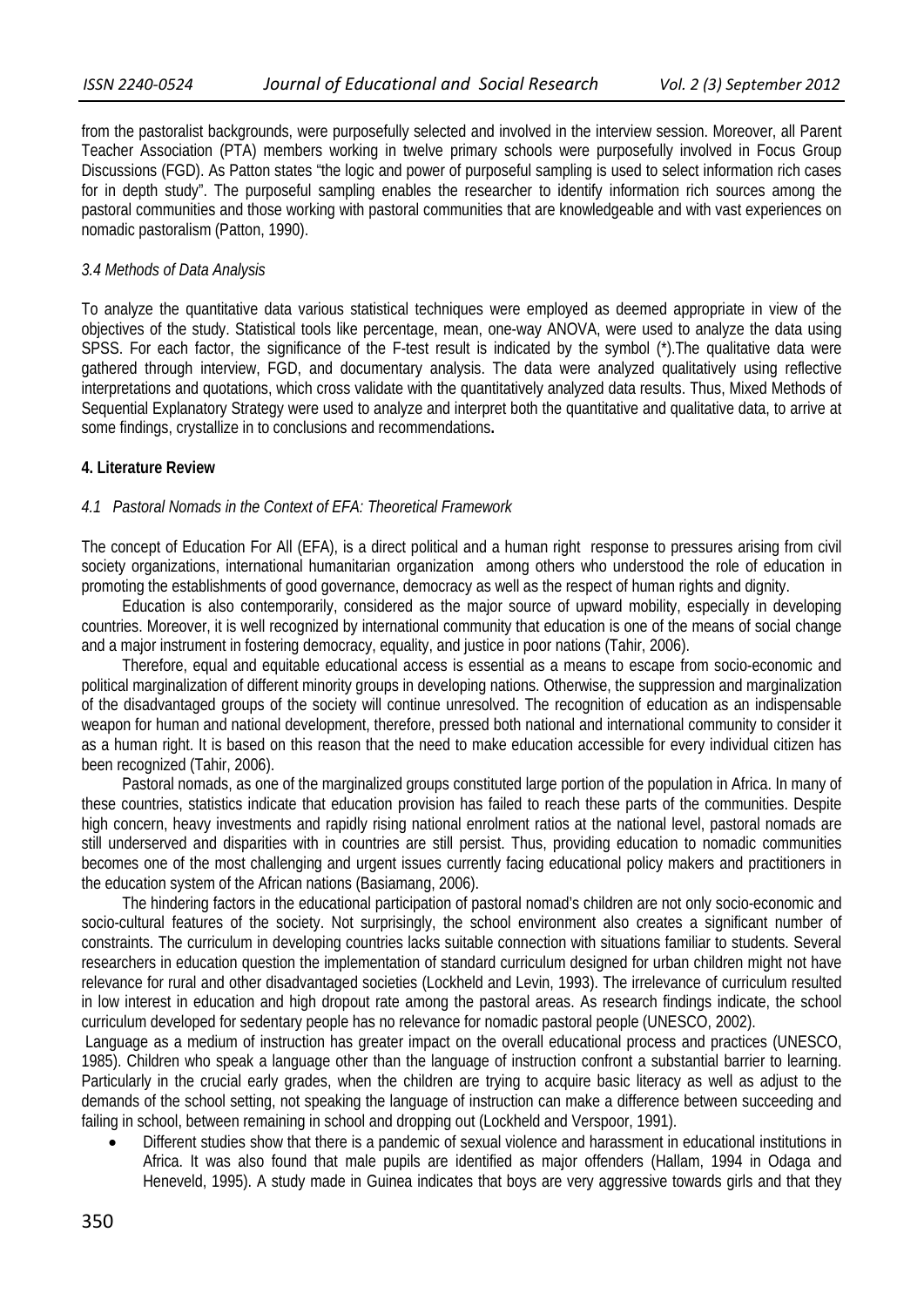use physical force and threaten girls in schools (Anderson and Levitt, 1994 as quoted in Odaga and Henveld, 1995). This indicates that girls are in an extremely hostile and uncomfortable learning environment in school. This has devastating effects on their educational attainment and performance (Odaga and Heneveld, 1995).

As girls become adolescents, pregnancy becomes a major factor in school dropouts. A research finding in Cameroon indicates that fear of early pregnancy of girls is a reason why parents remove their daughter from school as they approach to puberty. Teachers, pupils or others who did not follow the customary rules of marriage impregnate them. A study done in pastoral Samburu area of Kenya reveals that fear of abduction and pregnancy is the major reason for parents not to send their daughters to school (ibid).

 One of the most common constraints of participation of children at school is shortage of school facilities like, inadequate buildings, latrines, pipe water, learning materials etc. Improved facilities are systematically beneficial to student learning. As research findings indicate, quality of the physical plant is positively related to student performance (Lockheld and Verspoor, 1991). Lack of appropriate teaching and learning materials affects their performance. Especially in the areas where there is a shortage of furniture in the classroom and where students are required to sit on the floor, parents are reluctant to send their children to school (World Bank, 1996).

According to Lockheld and Verspoor (1991), shortage of teachers is more common in remote rural areas. Lack of rewards and economic incentives are among the causes for not to work in rural areas. This has a significant impact on students' learning and success in education. Particularly schools in nomadic pastoral areas have a very high rate of staff turnover and the highest requests for moving to other locations. Teachers are dissatisfied by erratically paid low salary, isolation, lack of teaching resources and harsh life conditions. They are de-motivated and characterized by frequent absenteeism. The quality of education imparted is dependent on the training and dedication of teachers. However, teachers in the nomadic areas, in addition to low salaries and lack of incentives, they have no special trainings to teach the children of pastoral nomads (Tahir,2006).

# **5. Results**

The education and training policy of the Ethiopian government stated that a special focus would be given to those who have been deprived of educational opportunities and steps will be taken to raise the educational participation of deprived regions (TGE, 1994). Based on the education and training policy of 1994, the Education Sector Development Program (ESDP) was launched, with an ultimate goal of increasing access to primary education, equity by expanding schools; improve efficiency by reducing dropout rates and repetition rates. It was also targeted to increase the primary enrolment ratios in the two most underserved pastoralist regions of the country; namely, Afar and Somalia regional states. The educational annual abstract of 2010/11, however indicated that 96.4**%** at the national level, where as the GER for Afar and Somalia pastoralist region is only 40.1% and 61.3% respectively.



 **Chart-1** Gross Enrolment Rate by Region and Gender - 2003 E.C. (2010/11GC)

The regional comparison of NER also shows that Gambella, Tigray, Beneshangule, and Amhara have the highest NER, while the NER of Afar region (31.9 %) and Somale region (50.9 %) have the lowest respectively while the national NER average is 85.3%. Recent report of ESDP-IV also indicated that the regional disparities continue being large and the two emerging regions (Somalia and Afar) are lagging behind far behind the others with both GER and NER is below 52 % (MoE, 2010).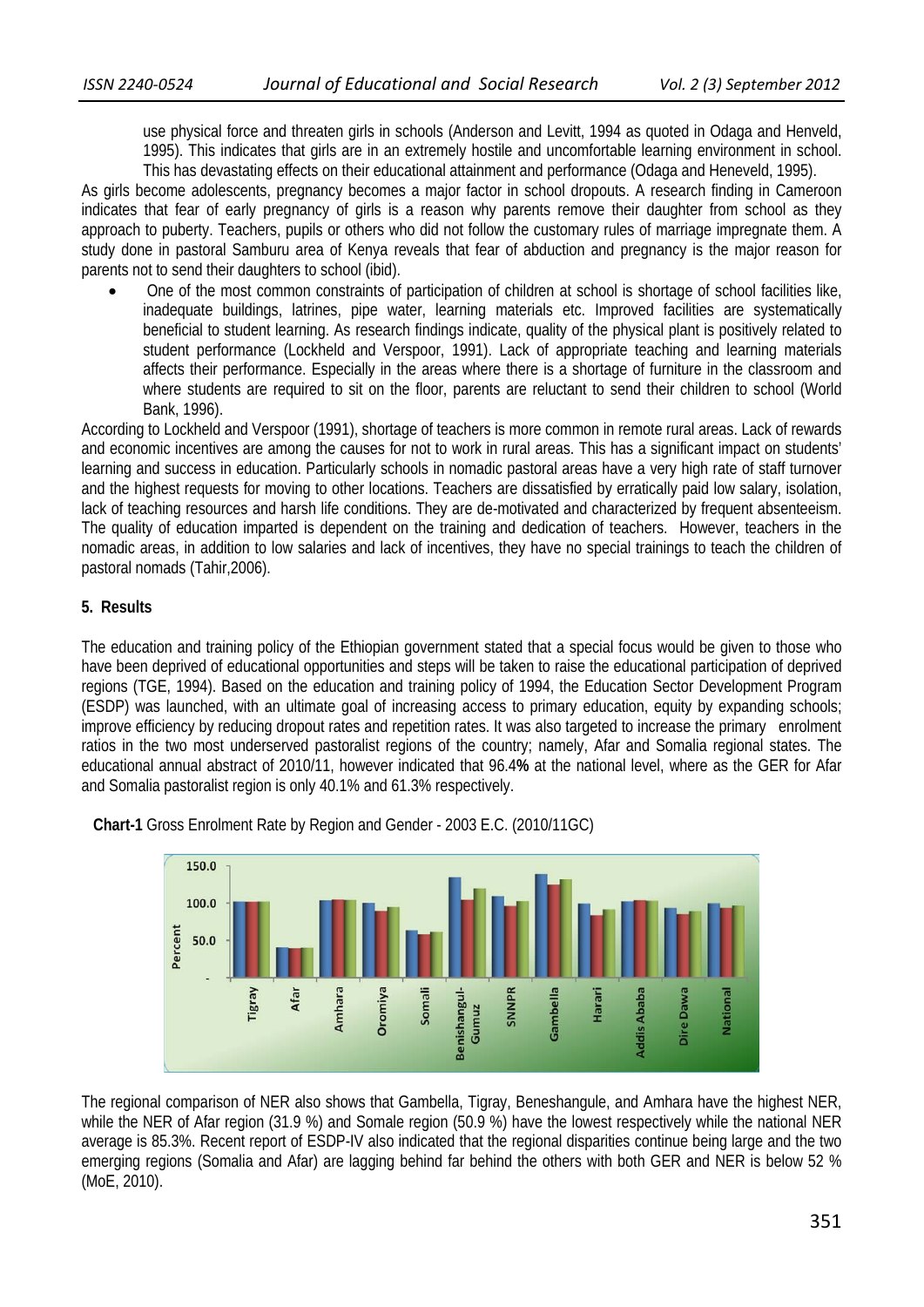| Region   | Male $(\%)$ | Female (%) | $Bs^*(\%)$ | Region      | Male (%) | Female (%) | BS (%) |
|----------|-------------|------------|------------|-------------|----------|------------|--------|
| Tigray   | 91.9        | 94.8       | 93.3       | <b>SNNP</b> | 97.2     | 87.7       | 92.2   |
| Afar     | 31.6        | 32.2       | 31.9       | Gambella    | 102.6    | 91.9       | 97.6   |
| Amhara   | 91.5        | 95.5       | 93.5       | Harari      | 82.1     | 69.5       | 75.9   |
| Oromia   | 87.8        | 81.0       | 84.5       | Addis Ababa | 75.0     | 71.0       | 72.8   |
| Somalia  | 52.8        | 48.4       | 50.9       | Dire Dawa   | 73.9     | 68.9       | 71.4   |
| Beni-sha | 103.7       | 86.6       | 95.2       | Total       | 87.0     | 83.5       | 85.3   |

**Table 1** Net Enrollment Rate (GER) at Primary (1-8) Level by Region and Sex (2010/11)

**Source:** Educational Statistics Annual Abstract-MoE(2010/11)





**Source:** Educational Statistics Annual Abstract-MoE (2010/11)

Enrolment figures alone may not provide sufficient information on access and participation rates of children in the primary education system. Attrition rates, which include dropouts, provide a much clearer picture of the state of participation of school aged children in education. According to the Ministry of Education, the national average dropout rates are estimated at around 13.1 % in 2010/11.Whereas the dropout rate is high above the national average in the pastoralist Afar region.





**Source:** Educational Statistics Annual Abstract-Afar Region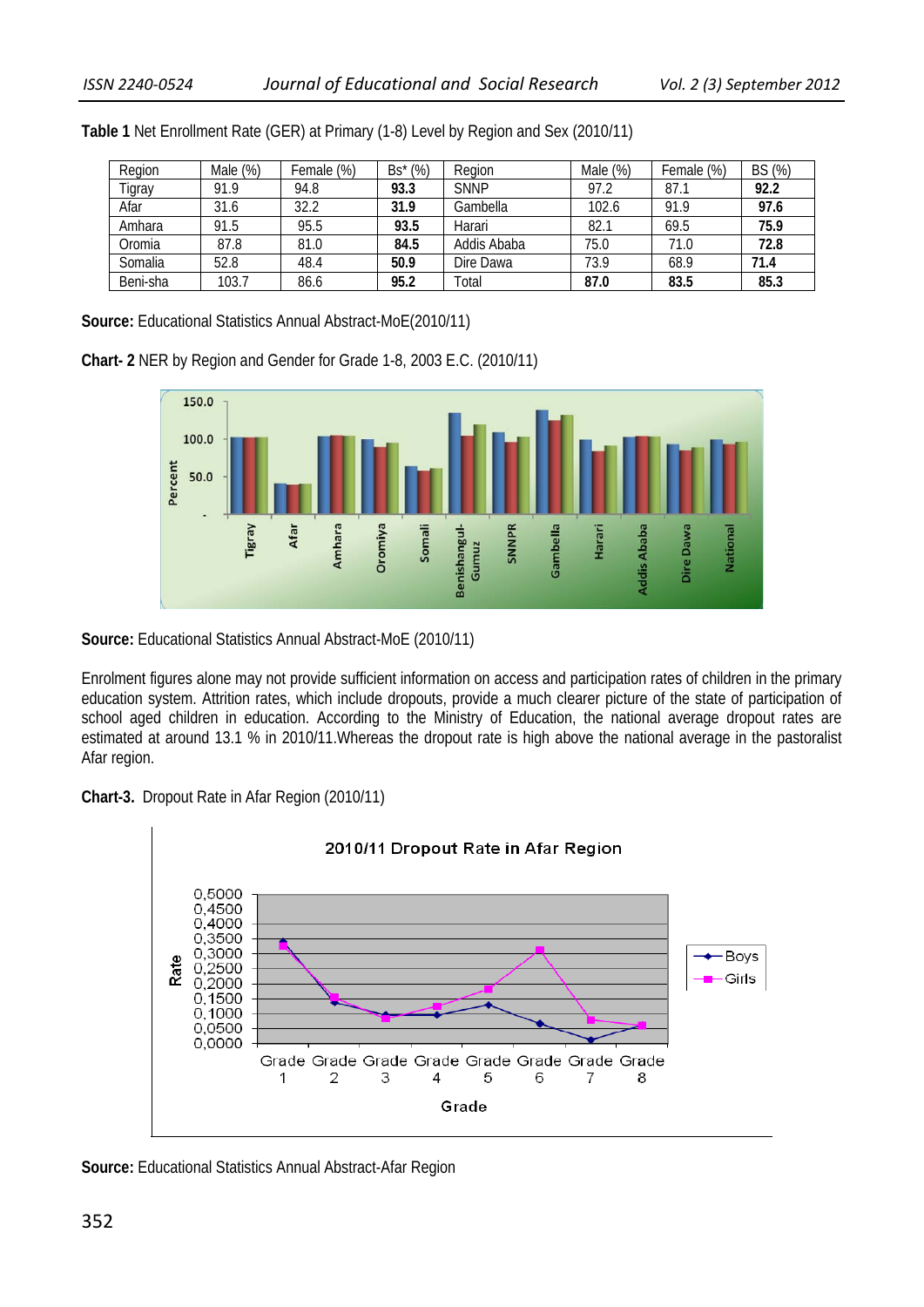As per the data (2010/11) of Afar Education Bureau, among students enrolled in primary schools of the region, 11.78 % of boys and 19.2 % of girls, totally 13.74 % of them could not complete their primary education. Dropout rate was high in grade one, that was 33.4 %. It is high in grade one for both sexes and most of the children leave the school before even completing grade one. The dropout rate of girls are also very high in grade six, which might be the age, in which girls are highly involved in the labor division of pastoralist economic way of life.

### **School-Intrinsic Factors As Perceived by Respondents**

The impeding challenges in the educational participation of nomadic pastoral children is not limited only to their sociocultural and socio-economic activities, but also related to school intrinsic factor that they will face in the school environment, which force them to dropout of schools. In this research, an attempt is made to identify which school intrinsic factor seriously affects the educational participation of nomadic pastoral Afar children in education.

|  |  |  |  |  | Table 2. Factors Related to Teachers |
|--|--|--|--|--|--------------------------------------|
|--|--|--|--|--|--------------------------------------|

| Item             | Subject         | No  | Response in percentage ratings |      |      |      |      | Mean | F-Ratio  |
|------------------|-----------------|-----|--------------------------------|------|------|------|------|------|----------|
|                  |                 |     |                                |      |      |      |      |      |          |
| Teachers         | <b>Students</b> | 409 | 16.6                           | 11.9 | 16.8 | 26   | 28.7 | 2.62 | $7.446*$ |
| strangeness      | <b>Feachers</b> | 203 | 7.9                            | 14.8 | 17.3 | 18   | 42   | 2.29 |          |
|                  | Educ.Off        | 32  | 6.25                           | 6.25 | 12.5 | 15.6 | 59.4 | 1.82 |          |
| Low              | <b>Students</b> | 409 | 28.6                           | 23.3 | 16.9 | 15.9 | 15.4 | 3.34 | $40.00*$ |
| motivation<br>0f | Teacher         | 203 | 11.8                           | 7.88 | 19.7 | 26.7 | 33.9 | 2.31 |          |
| Teachers         | Educ.Off        | 32  | 9.4                            | 12.5 | 12.5 | 28.2 | 37.5 | 2.28 |          |

### *Key: 5=Extremely Serious 4=Serious 3=Moderately Serious 2=Not serious 1=Not observed \* Significant at alpha level (<0.05)*

With regards to the degree of influence of teachers' strangeness on the educational participation of Afar children, the

mean computational values of students, ( $\overline{X}$  =2.62), teachers ( $\overline{X}$  =2.29) and educational officials ( $\overline{X}$  =1.82) revealed that strangeness of teachers in terms of culture and religion is not a serious factor. However, the result of the analysis of variance for the item depicts statistically significant differences between the mean scores of the respondents. This shows the inconsistency of the mean score values. Student and teachers respondents rated the problem slightly higher than the response of educational officials. The mean scores of group of respondents further revealed that all of the groups rated the item below average. This verifies that strangeness of teachers' in terms of culture and religion is not a serious impeding factor.

Respondents were also asked to rate the degree of influence of low motivation of teachers on the educational participation of nomadic pastoralist Afar children in education. In this respect, the mean computational result indicated

that, teachers (  $X$  =2.31) and educational officials (  $X$  =2.28) rated below average. This implies that the degree of influence is very low. This result seems to imply that, teachers and their immediate supervisors from educational officers who are assumed to provide fringe benefits for teachers want to hide that the problem is not from them, but to project the

problem to pastoral Afar children and the pastoral Afar community. On the contrary, student respondents ( $\overline{X}$  =3.34) rated above average to show its significant influential role in the educational participation of nomadic pastoral Afar children.

The one-way ANOVA computational result also shows that there is a statistically significant means score difference at an alpha level (<0.05) among respondents. The students who are the customers or recipients claim that teachers' lack of motivation is a hindering factor in their educational participation. In this regard, PTA members confirmed that teachers are dissatisfied by the absence of fringe benefits, which compensate for inconvenience of their living in the remote desert, the hot climatic conditions and insecurity in the pastoralist areas, become a barrier to effective teaching, which demotivate learners, consequently leads to withdrawal from the school.

However, teachers in the Afar pastoralist region are not allowed to transfer to other districts or highlands after specific years of services. Teachers' motivation in the region appears to be low because of harsh living condition, erratically paid salaries, social isolation, and lack of teaching materials in which all present barriers to effective teaching. Ineffective teachings de-motivate learners, which consequently lead to withdrawal from schools.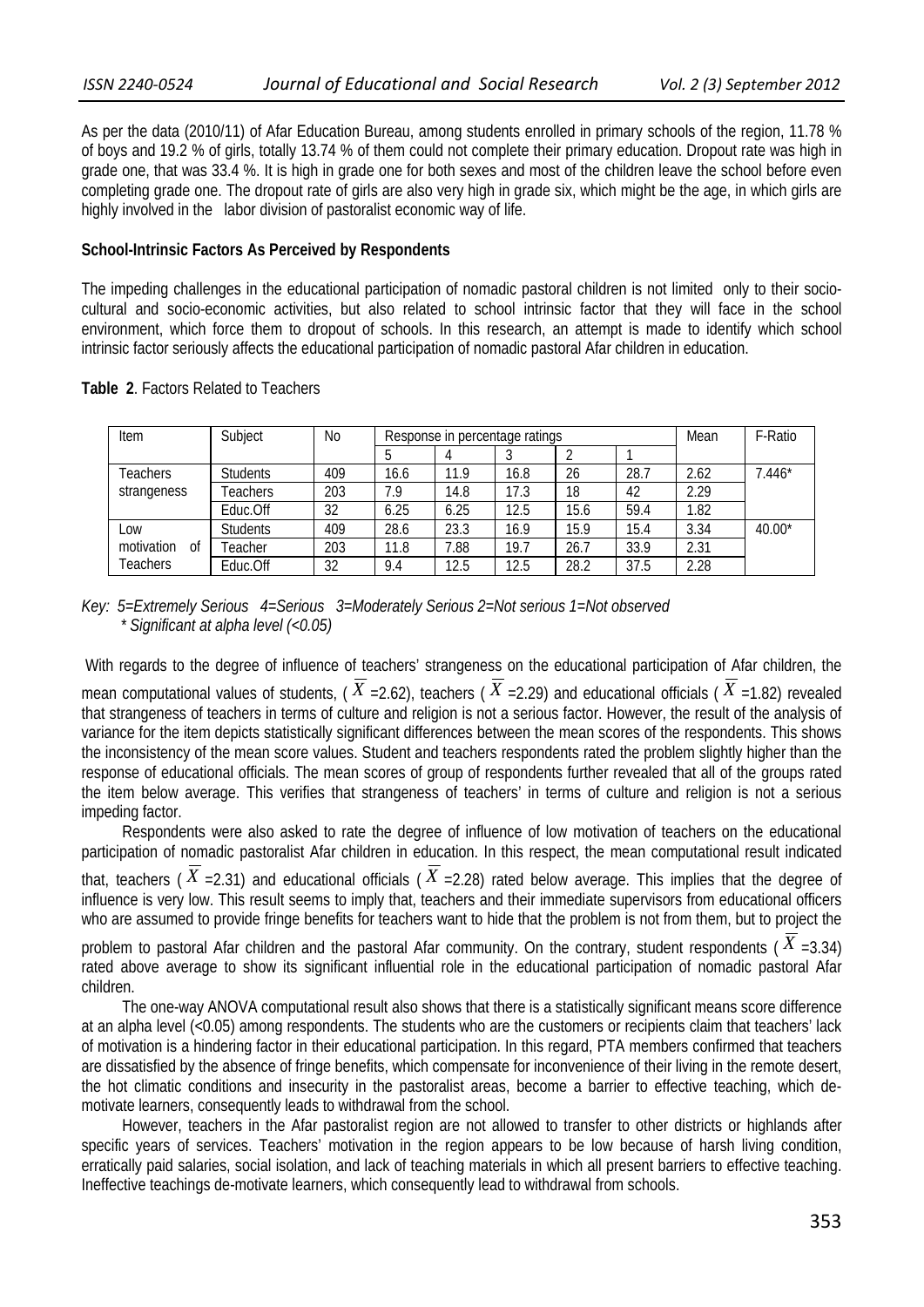| Item                     | Subject         | No  |      | Response in percentage ratings |      |      |      | Mean | F-Ratio |
|--------------------------|-----------------|-----|------|--------------------------------|------|------|------|------|---------|
|                          |                 |     |      |                                |      |      |      |      |         |
| In appropriate           | <b>Students</b> | 409 | 33.5 | 21.5                           | 17.9 | 13.7 | 13.5 | 3.48 | $9.64*$ |
| <b>Teachers Training</b> | Teachers        | 203 | 47.3 | 21.7                           | 17.7 | 7.4  | 5.9  | 3.97 |         |
|                          | Ed.Off          | 32  | 37.5 | 21.9                           | 3.13 | 25   | 12.5 | 3.47 |         |
| Shortage<br>Οf           | <b>Students</b> | 409 | 19   | 19                             | 30.8 | 13.4 | 17.9 | 3.08 | 3.66    |
| <b>Teachers</b>          | Teacher         | 203 | 21.7 | 29.6                           | 14.8 | 15.3 | 18.7 | 3.20 |         |
|                          | Educ.Off        | 32  | 12.2 | 9.8                            | 21.6 | 28.2 | 28.2 | 2.50 |         |

### **Table 3.** Issues Related to Teachers supply and Trainings

*Key: 5=Extremely Serious 4=Serious 3=Moderately Serious 2=Not serious 1=Not observed \* Significant at alpha level (<0.05)* 

Concerning the influence of lack of training of teachers on the methods of teaching pastoral children, the mean computational results of students ( $\overline{X}$  =3.48), teachers ( $\overline{X}$  =3.97) and educational officials ( $\overline{X}$  =3.47) rated high above average. It revealed that lack of special training of teachers in teaching nomadic pastoral children impinged on the educational participation of pastoral Afar children in primary education. This implies that teachers who are assigned to teach nomadic pastoral Afar children should have a special training to make the learning environment conducive and attractive for pastoralist children since inappropriate learning environment has its own contribution for the dropout of the pastoralist children.

With regard to the shortage of teachers, the mean computed result illustrates that students and teacher respondents rated the item above average considering as one major school intrinsic factors in the educational participation of pastoral nomad Afar children, where as educational officials reflect that its influence is minimal.

| Item            | Subject         | <b>No</b> |      | Response in percentage ratings |       |      |      |      | F-Ratio |
|-----------------|-----------------|-----------|------|--------------------------------|-------|------|------|------|---------|
|                 |                 |           |      |                                |       |      |      |      |         |
| School          | <b>Students</b> | 409       | 31.6 | 23                             | 17.85 | 11.8 | 15.9 | 3.53 | $11.1*$ |
| <b>Distance</b> | Teachers        | 203       | 30.5 | 30.8                           | 23.17 | 7.39 | 8.39 | 3.67 |         |
|                 | Educ.Off        | 32        | 9.4  | 9.4                            | 25    | 31.3 | 25   | 2.47 |         |
| Inflexible      | <b>Students</b> | 409       | 33.7 | 24.5                           | 10.9  | 15.2 | 15.7 | 3.31 | 1.849   |
| School          | Teacher         | 203       | 29.6 | 22.7                           | 17.3  | 13   | 18.3 | 3.32 |         |
| Calendar        | Educ.Off        | 32        | 25   | 9.4                            | 12.5  | 28.3 | 25   | 2.81 |         |

**Table 4.** School Distance and Calendar

### *Key: 5=Extremely Serious 4=Serious 3=Moderately Serious 2=Not serious 1=Not observed \* Significant at alpha level (<0.05)*

According to the data in the above table, the mean computational results of teachers ( $\overline{X}$  =3.67) and students ( $\overline{X}$  =3.53) indicates that, school distance highly affects the educational participation of pastoral Afar children. The data in this item also indicates that the differences among the mean scores of the study groups are statistically significant at an alpha level (<0.05). Since the data do not clearly show, which groups of respondents contributed more to this difference, pair wise

comparison was used. The comparisons indicated a significant mean score differences between teachers ( *X* =3.67) and educational officials ( $\overline{X}$  =2.47). As this shows, the teachers who have immediate relation with students and easily

observe the problem considered school distance, as an obstacle to Afar children educational participation above the average.

As indicated in the above table, the mean computational result of all respondents rated above average, which indicates inflexible calendar significantly affects the educational participation of Afar children. Supporting the position of all group of respondents, interviewees revealed that the school calendar is inflexible and does not consider the migration patterns of the pastoralist Afar people.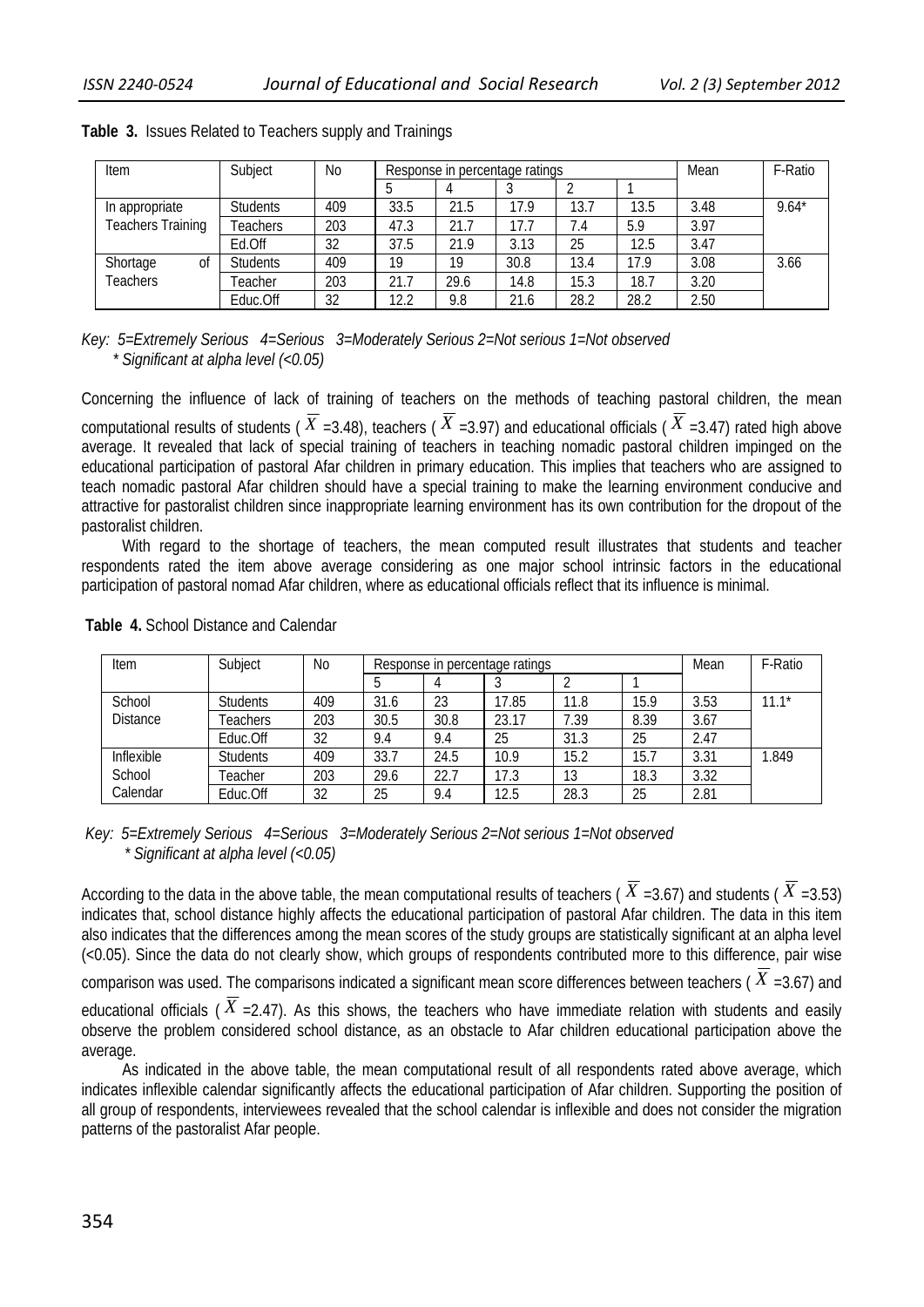| Item        | Subject         | No  |      | Response in percentage ratings |      |      |      |      | F-Ratio  |
|-------------|-----------------|-----|------|--------------------------------|------|------|------|------|----------|
|             |                 |     |      |                                |      |      |      |      |          |
| Lack<br>0t  | <b>Students</b> | 409 | 33.5 | 20.8                           | 6.2  | 11.8 | 27.8 | 3.51 | $3.055*$ |
| school      | Teachers        | 203 | 32.5 | 30.6                           | 20.2 | 6.89 | 9.85 | 3.69 |          |
| Facilities  | Ed.Off          | 32  | 25   | 21.9                           | 15.6 | 12.5 | 25   | 3.09 |          |
| Curriculum  | <b>Students</b> | 409 | 29.8 | 20.8                           | 10   | 11.8 | 27.8 | 3.27 | 18.38    |
| Irrelevance | Teacher         | 203 | 26.6 | 45.4                           | 9.85 | 8.87 | 9.6  | 3.71 |          |
|             | Educ.Off        | 32  | 12.5 | 6.25                           | 6.25 | 31.3 | 43.8 | 2.13 |          |

### **Table 5.** Problems Related to School Facilities and Curriculum

*Key: 5=Extremely Serious 4=Serious 3=Moderately Serious 2=Not serious 1=Not observed* 

As it can be seen from the above table, the mean score of the student and teachers respondent groups shows that lack of school facilities and services is rated high above average as a factor to the educational participation of pastoral Afar children. However, educational officials consider this item as a moderate problem. The data in this item also indicates that the differences among the mean scores of the study groups are statistically significant at an alpha level (<0.05). The pair

wise comparison result indicated significant mean score differences between teachers ( $\overline{X}$  =3.69) and educational officials ( $\bar{X}$ =3.09). As the result shows, teachers as major implementer of the educational programme in the school, rated lack of school facilities as an obstacle to children educational participation more above average than educational officials, who might be responsible in supplying educational facilities for the schools.

Concerning the influence of curriculum irrelevance, the mean computed results of students ( $\overline{X}$  =3.27) teachers

( $\overline{X}$  =3.71) shows that the two group of respondents rated above average to indicate its significant influence. While the mean computed result for educational officials indicates that its influence for the educational participation of nomadic pastoral Afar children is minimal. The multiple comparisons for the item also shows a significant mean variation at an alpha level (<0.05) between teachers ( $\overline{X}$  =3.71), educational officials ( $\overline{X}$  =2.13). This indicates that teachers as the major implementer of the curriculum rated the item higher than educational officials and considered curriculum irrelevance to the socio-economic and socio-cultural life of the Afar people as hindering factor that thwarts their children's educational participation. Similarly, the interview held with some tribal chiefs confirmed that the curriculum offered to nomadic pastoral Afar children does not respond to their daily needs and aspirations.

| Item          | Subject         | No        |                      | Response in percentage ratings |      |      |          | Mean | F-Ratio |
|---------------|-----------------|-----------|----------------------|--------------------------------|------|------|----------|------|---------|
|               |                 |           |                      |                                |      |      |          |      |         |
| Inappropriate | <b>Students</b> | 409       | ְמו<br>4z            | 18.5                           | 13.8 | 10.2 | 10       | 3.60 |         |
| medium<br>Ωt  | eachers         | 203       | $\sim$ $\rightarrow$ | $\sim$                         | 13.3 | 8.4  | 9.9      | 3.78 | .30     |
| instruction   | Educ.Off.       | ົາງ<br>JZ | 28                   | 28.2                           | 18.8 | 12.5 | 10<br>د. | 3.47 |         |

**Table 6**. Problems Related to Medium of Instruction

*Key: 5=Extremely Serious 4=Serious 3=Moderately Serious 2=Not serious 1=Not observed \* Significant at alpha level (<0.05)* 

With regards to the influence of medium of instruction, the mean computed result of students ( $\overline{X}$  =3.60), teachers, ( $\overline{X}$  =3.78) and educational officials ( $\overline{X}$  =3.74) also indicated that inappropriate medium of instruction has significantly affected the educational participation of pastoral Afar children. In the mean comparisons, significant statistical mean score difference was not observed at an alpha level (<0.05), and most of the group of respondents rated the items above average to show the influence of inappropriate medium of instruction (other than their mother tongue) on the educational participation of pastoral Afar children.

As per to tribal chief's interviewee:

*It is difficult for most of pastoral Afar children to study using a language that is not their mother tongue. Their problem is worsened by the nature of Amharic language, which has around 270 characters compared to the Latin,*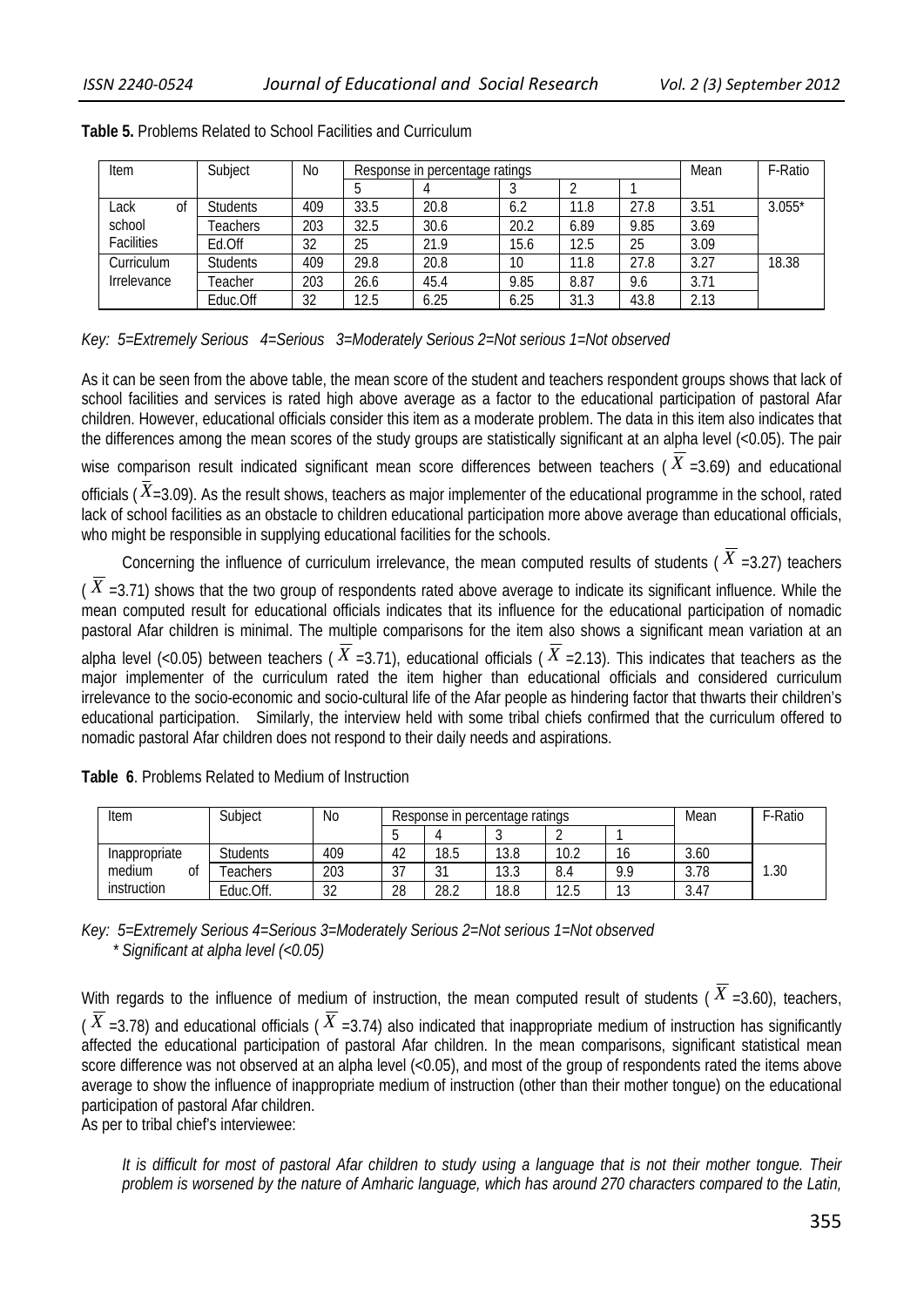*which has only 26. A child's learning is also further constrained by an effort to interpret Amharic terms to his/her own language.* 

| Item            | Subject         | <b>No</b> |      | Response in percentage ratings |      |      |      |      | F-Ratio  |
|-----------------|-----------------|-----------|------|--------------------------------|------|------|------|------|----------|
|                 |                 |           |      |                                |      |      |      |      |          |
| <b>Students</b> | <b>Students</b> | 409       | 19.6 | 22.5                           | 27.7 | 15.4 | 14.9 | 3.16 | $6.527*$ |
| low interest    | <b>Feachers</b> | 203       | 35   | 26.1                           | 14.3 | 11.3 | 13.3 | 3.58 |          |
|                 | Educ.Off.       | 32        | 31.3 | 25                             | 15.6 | 9.4  | 18.8 | 3.41 |          |
| Fear<br>Οf      | <b>Students</b> | 409       | 14.7 | 13                             | 17.4 | 34.8 | 20.3 | 2.67 | 0.621    |
| Sexual          | Teacher         | 203       | 14.8 | 18.3                           | 12.3 | 26.6 | 28   | 2.65 |          |
| attack          | Educ.Off        | 32        | 18.8 | 25                             | 12.5 | 18.6 | 25   | 2.94 |          |

**Table 7.** Fear of Attack and Low Interest in Formal Education

*Key: 5=Extremely Serious 4=Serious 3=Moderately Serious 2=Not serious 1=Not observed \* Significant at alpha level (<0.05)* 

With regard to the pastoral nomads' Afar children interest in formal education, the mean computational result of teachers and educational officials also reveals that the item is rated above average to indicate its significant influential role in the educational participation of nomadic pastoralist Afar children in primary education. However, student respondents rate the same item slightly above average.

Moreover, the mean score differences of the study groups for this variable were statistically significant at an alpha level (<0.05). The result of multiple comparison indicates that the mean score differences are between students

( $\overline{X}$  =3.16) and teachers ( $\overline{X}$  =3.58) and educational officials ( $\overline{X}$  =3.41). This shows that, educational officials and teachers have rated the low interest of pastoralist Afar children in formal education as a factor in the educational participation of Afar children. Despite this variation in the mean scores, all rated the variable above average to indicate its influential role.

As it is indicated in the table, respondents were also requested to rate fear of sexual attack as a factor to the educational participation of Afar girls, the mean computed result indicates that all respondents rate sexual attack in and on the way to school, is rated below average. This indicates that this variable is not considered as hindering factor in their educational participation. As per interviewees, such acts are social evils that cannot be tolerated by the Afar society. Doing sexual attack in the Afar society will lead to a strong punishment and social out-casting following the evil deeds.

| Pearson Correlation | Rank by<br><b>Students</b> | Rank by<br>Teachers | Rank by<br>Educ.off |
|---------------------|----------------------------|---------------------|---------------------|
| Rank by students    |                            | $.000**$            | $.638***$           |
| Rank by Teachers    | $.000**$                   |                     | $.638***$           |
| Rank by educ.off    | $638**$                    | 638**               |                     |

**Table 8.** Pearsons Rank Order Correlation of Differences on School Intrinsic Factors

*\*\* Correlation is Significant at Alpha Level (<0.01).* 

As one can observe in the above table, the correlation co-efficient of students and teachers, students and educational officials (1.000\*\*) and (0.638\*\*) respectively. This implies that, there is a perfect positive correlation between the responses of students and teachers on school intrinsic factors in hindering the educational participation of pastoral Afar children. On the other hand, there is a slightly positive correlation between the response of educational officials with teachers and students. This indicates that educational officials who are a bit far from the schools and the pastoral society, and who are assumed to be the providers of educational inputs have a slight difference in perception on factors affecting the educational participation of pastoral Afar ethnic groups.

According to the aggregated rank order calculation results, the top ranked school intrinsic factors, which are assumed to be the factors in hindering the educational participation of pastoral Afar children are: inappropriate medium of instruction, lack of school facilities, lack of special training of teachers how to teach the nomadic children, school distance, inflexible educational calendar and the irrelevance of curriculum to pastoralist way of life.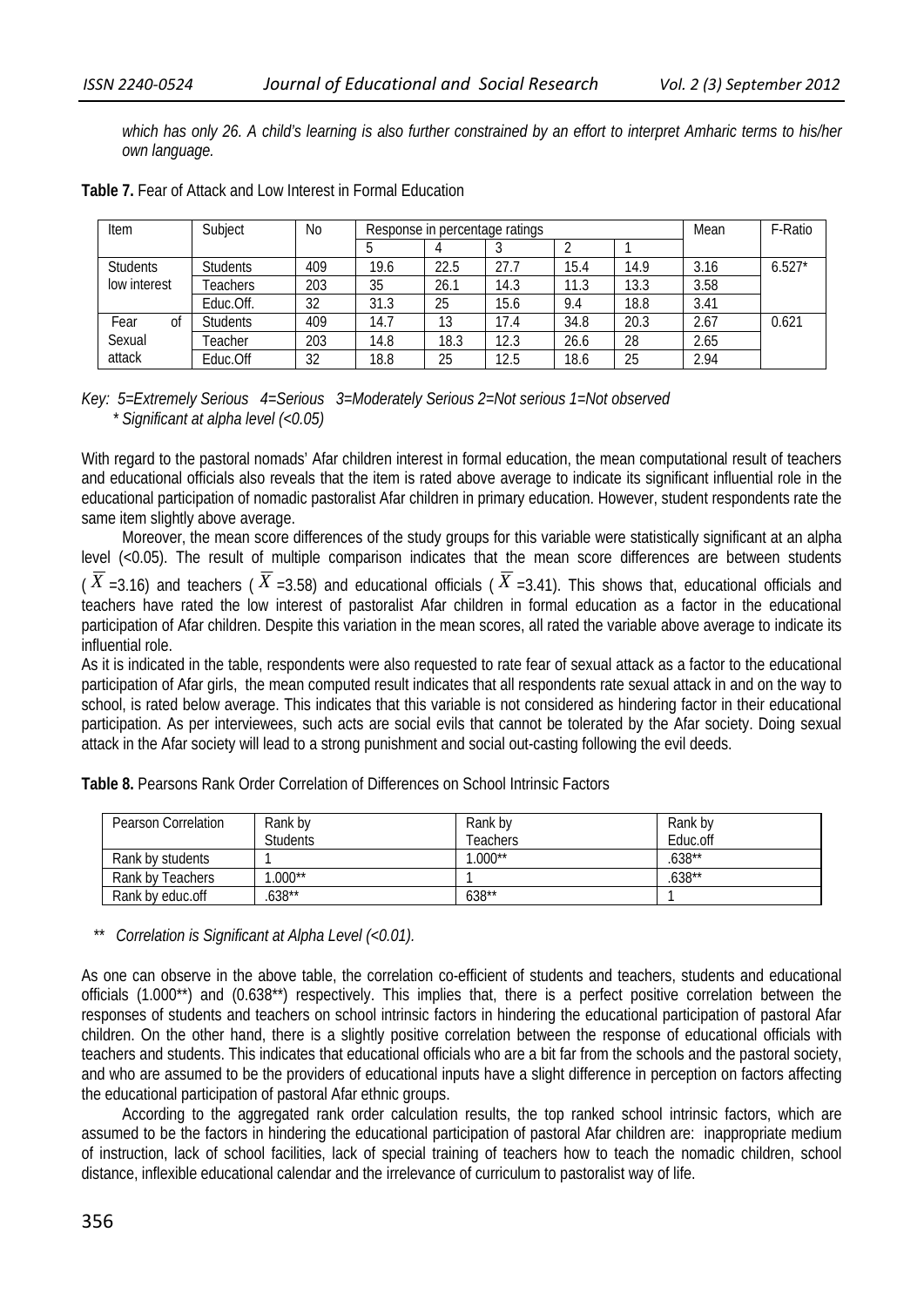| Subject         | Ν   | Mean | SD  | ANOVA Value         |          |                 |           |         |
|-----------------|-----|------|-----|---------------------|----------|-----------------|-----------|---------|
| <b>Students</b> | 409 | 3,23 | .44 | Source of Variation | SS       | DF              | ΜS        | F-ratio |
| Feachers        | 203 | 3.29 | .45 | B/n<br>aroups       | '.594    |                 | 27<br>، ں |         |
| Educ.off        | 32  | 2.76 | .52 | Within groups       | 1356.249 | 64 <sup>1</sup> | 97        | .167    |
| Total           | 644 | ว วว | .45 |                     | 1363.845 | 643             | 2.161     |         |

#### **Table 9.** Summary Table of School Intrinsic Variable as Perceived by respondents

 As we can see from the above table, the computational result of the analysis of variance shows no statistically significant variation in the mean score value of respondents. Moreover, all respondents rated the variable above average implying that school intrinsic factors are hindering constraints in the educational participation of pastoral nomad Afar children in primary schools in Afar region.

### **6. Summary and Conclusion**

- The study revealed that the Gross Enrollment and Net Enrolment Ratio of pastoral Afar region have the lowest as compared to other regions. Even though the region is predominantly inhabited by Afars, which constitute (91.8%) of the total population, of which rural nomadic pastoral population constitute (97%), the majority of the enrolled children in primary schools of the region are mainly from non pastoral Afars. Moreover, the dropout rate of the region is found to high above the national average.
- The study found out that strangeness of teachers in terms of culture and religion is not a serious impeding factor in the educational participation of pastoral nomad Afar children in education. However, teachers' low motivation due to harsh living condition, erratically paid salaries, and absence of fringe benefits, not well acquainted with on especial trainings on the special methods of teaching nomadic pastoral children are resulted in high turnover which de-motivate learners and lead to withdrawal of schools.
- Because of the mobile way of life of pastoral Afars, and due to the reason that schools are inappropriately erected without considering their pattern of settlement, school distance becomes a problem for the educational involvement of Afar children.
- The research result further indicated that one of the impediments to the nomadic pastoral Afar children full participation in primary education is the rigid formal school calendar and time schedules. This calendar is established to suit to the mainstream settled population in the country, but not consider the seasonal migrations and work rhythms of pastoral nomadic Afar population**,** which could not enable them to attend schooling.
- The study found out that the lack of school facilities and service (like, ventilation, drinking water, latrine etc) in the existed schools have discouraged pastoral Afar pupils learning and aggravated the rate of dropouts.
- Fear of sexual attack is not a challenge in the educational participation of pastoral nomad Afar girls. Whereas, low interest of Afar children in formal education because of its inappropriateness in terms of their conceived aims, objectives, curriculum content and methodology, inflexibility and unsuitability to their natural setting, pastoral routines and livelihood, found to be impeding factor in their formal schooling. Based on the above findings, it is safe to conclude that school intrinsic factors are one of the supply side barriers for the educational participation of nomadic pastoralist Afar children, which call for supply side intervention strategies by the government and all concerned stake holders.

### **7. Recommendations**

- It is advisable for Afar education bureau to reform the existing curriculum and design relevant curriculum for formal education in their local language. Detailed and sound understandings of the pastoral nomad Afars way of life, their social, cultural, indigenous knowledge, archaeological assets, economic reality and kinship should be a basis for preparation of the curriculum. The teacher trainings should also include courses in multi-grade teaching, health, and animal husbandry, guidance and counseling, communication skills. Additional trainings should be given to familiarize these teachers with the culture and life style of the nomadic pastoral Afars.
- This study further suggested that the regional government should provide incentives for teachers' deployed to nomadic areas, like housing, mosquito nets, solar lamps, bicycles, motor-bicycles, medical allowances, hardship allowances, and in-service training opportunities and different salary scales. It is also advisable to